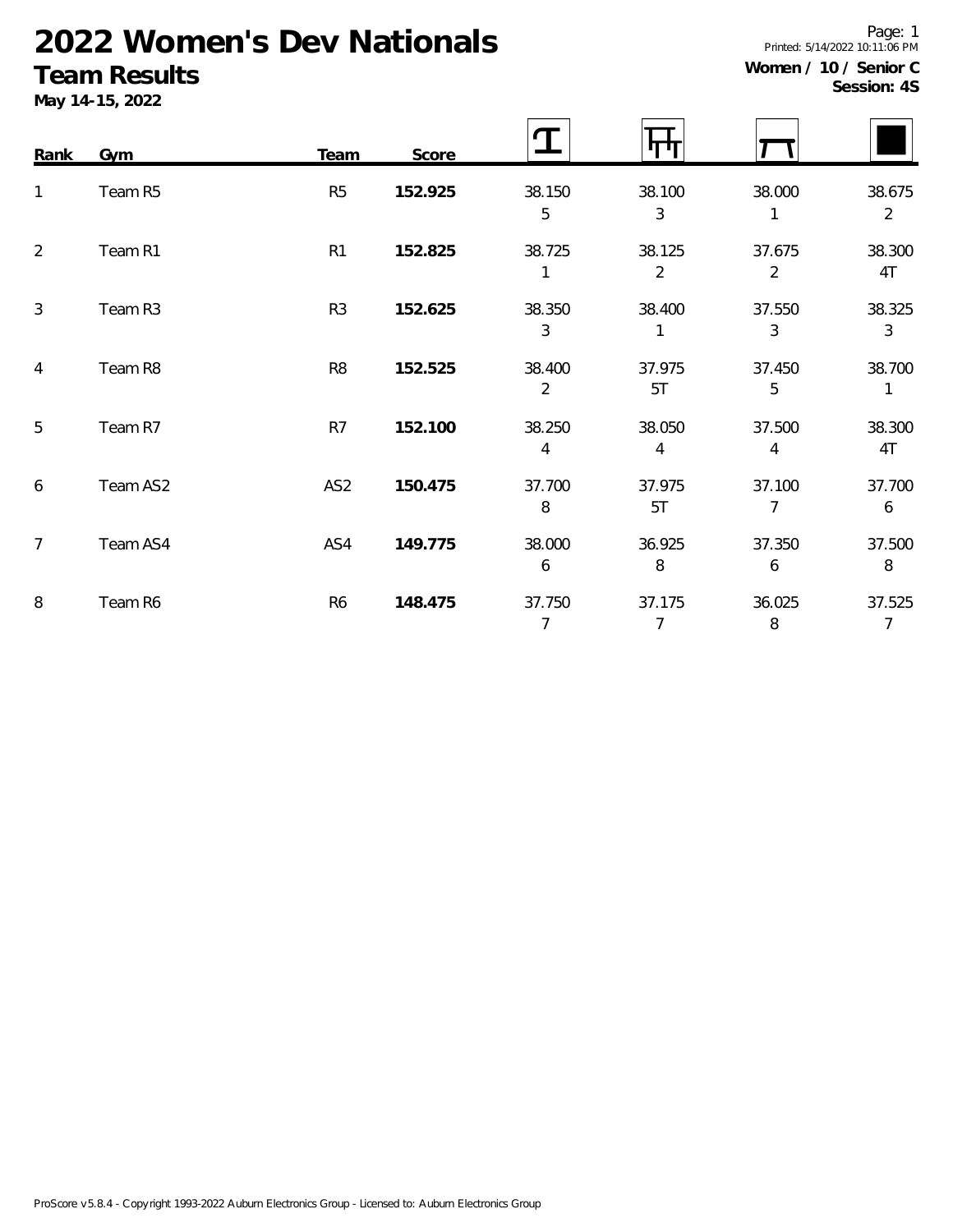#### **2022 Women's Dev Nationals Meet Results**

**Gym**

Georgia Elite

World Champions TX

391 Priscilla Park

754 Neve King

**May 14-15, 2022**

Judge's Signatures Page: 1 Printed: 5/14/2022 10:11:12 PM **Women / 10 / Senior C Session: 4S**

9 **1T** 13T 3T **1** 

7T 6T 22T 5T 2

40T 27T 5T 27 20T

7T 30 30 33T 22

13T 13T 37 35T 23

25T 31T 28T 25T 24

|     |     | Gold Medal AZ                           | 5T           | 1T                      | 22T                     | 15T                 | 3                        |
|-----|-----|-----------------------------------------|--------------|-------------------------|-------------------------|---------------------|--------------------------|
| 4T  | 512 | Jurnee Lane<br>Let It Shine TN          | 9.425<br>32T | 9.525<br>12             | 9.350<br><b>19T</b>     | 9.825<br>1          | 38.125<br>4T             |
| 4T  | 755 | Gabriella Ladanyi<br>World Champions TX | 9.450<br>28T | 9.700<br>1 <sub>T</sub> | 9.400<br>13T            | 9.575<br>13T        | 38.125<br>4T             |
| 6   | 598 | Reese Samuelson<br>Phenom Gym IL        | 9.450<br>28T | 9.650<br>4T             | 9.475<br>$\overline{7}$ | 9.525<br><b>19T</b> | 38.100<br>6              |
| 7   | 448 | Anya Pilgrim<br>Hill's Gym MD           | 9.775<br>1T  | 8.900<br>42             | 9.525<br>3T             | 9.800<br>2          | 38.000<br>$\overline{7}$ |
| 8   | 654 | Lillian Lewis<br>San Mateo CA           | 9.500<br>21T | 9.500<br>13T            | 9.425<br><b>10T</b>     | 9.550<br>15T        | 37.975<br>8              |
| 9Τ  | 257 | Ava Molina<br>Cincinnati OH             | 9.225<br>46  | 9.550<br>$9*$           | 9.525<br>3T             | 9.625<br>11         | 37.925<br>9T             |
| 9Τ  | 344 | Zoe Gravier<br>First State DE           | 9.500<br>21T | 9.550<br>$9*$           | 9.350<br><b>19T</b>     | 9.525<br>19T        | 37.925<br>9T             |
| 11T | 427 | Niya Randolph<br>Gymcats Gym NV         | 9.775<br>1T  | 9.475<br>16T            | 8.975<br>40             | 9.550<br>15T        | 37.775<br>11T            |
| 11T | 546 | Sophia Esposito<br>New Image NY         | 9.550<br>13T | 9.125<br>36T            | 9.450<br>8T             | 9.650<br>8T         | 37.775<br>11T            |
| 13T | 451 | Paige Zancan<br>Hill's Gym MD           | 9.375<br>38T | 9.425<br>23             | 9.325<br>22T            | 9.600<br>12         | 37.725<br><b>13T</b>     |
| 13T | 283 | Ava Jordan<br>DeVeau's IN               | 9.400<br>36T | 9.450<br><b>19T</b>     | 9.425<br>10T            | 9.450<br>24         | 37.725<br>13T            |
| 15T | 142 | Halle Gregoire<br>American Gold ND      | 9.750<br>3   | 9.225<br>31T            | 9.300<br>25T            | 9.425<br>25T        | 37.700<br><b>15T</b>     |
| 15T | 419 | Alana Kim<br>Gym Olympica CA            | 9.550<br>13T | 9.450<br>19T            | 9.375<br><b>16T</b>     | 9.325<br>33T        | 37.700<br>15T            |
| 17  | 555 | Maddie Vitolo<br>North Stars NJ         | 9.550<br>13T | 9.475<br>16T            | 9.300<br><b>25T</b>     | 9.300<br>35T        | 37.625<br>17             |
| 18  | 227 | Sarah Lutrel<br>Byers Gym CA            | 9.425<br>32T | 9.375<br>25T            | 9.550<br>$\overline{2}$ | 9.250<br>39T        | 37.600<br>18             |
| 19  | 599 | Jersey Shannon<br>Phenom Gym IL         | 9.450<br>28T | 9.475<br>16T            | 9.425<br>10T            | 9.225<br>41T        | 37.575<br>19             |
| 20T | 166 | Olivia Reardon<br>Ascend Gym WA         | 9.525<br>17T | 9.550<br>9T             | 9.125<br>36             | 9.350<br>30T        | 37.550<br><b>20T</b>     |
| 20T | 656 | Ayumi Oshiro                            | 9.300        | 9.350                   | 9.500                   | 9.400               | 37.550                   |

223 Emma Misenheimer 22 9.650 9.250 9.250 9.325 37.475

513 Mary McDonough 23 9.550 9.500 9.100 9.300 37.450

349 Alyssa Fernandez 24 9.475 9.225 9.275 9.425 37.400

**Num Name Rank AA**

1 9.625 **9.700** 9.400 9.750 **38.475**

2 9.650 9.600 9.325 9.700 38.275

395 Ava Jorgensen 3 9.675 **9.700** 9.325 9.550 38.250

San Mateo CA

Bull City Gym NC

Let It Shine TN

Flames Gym AZ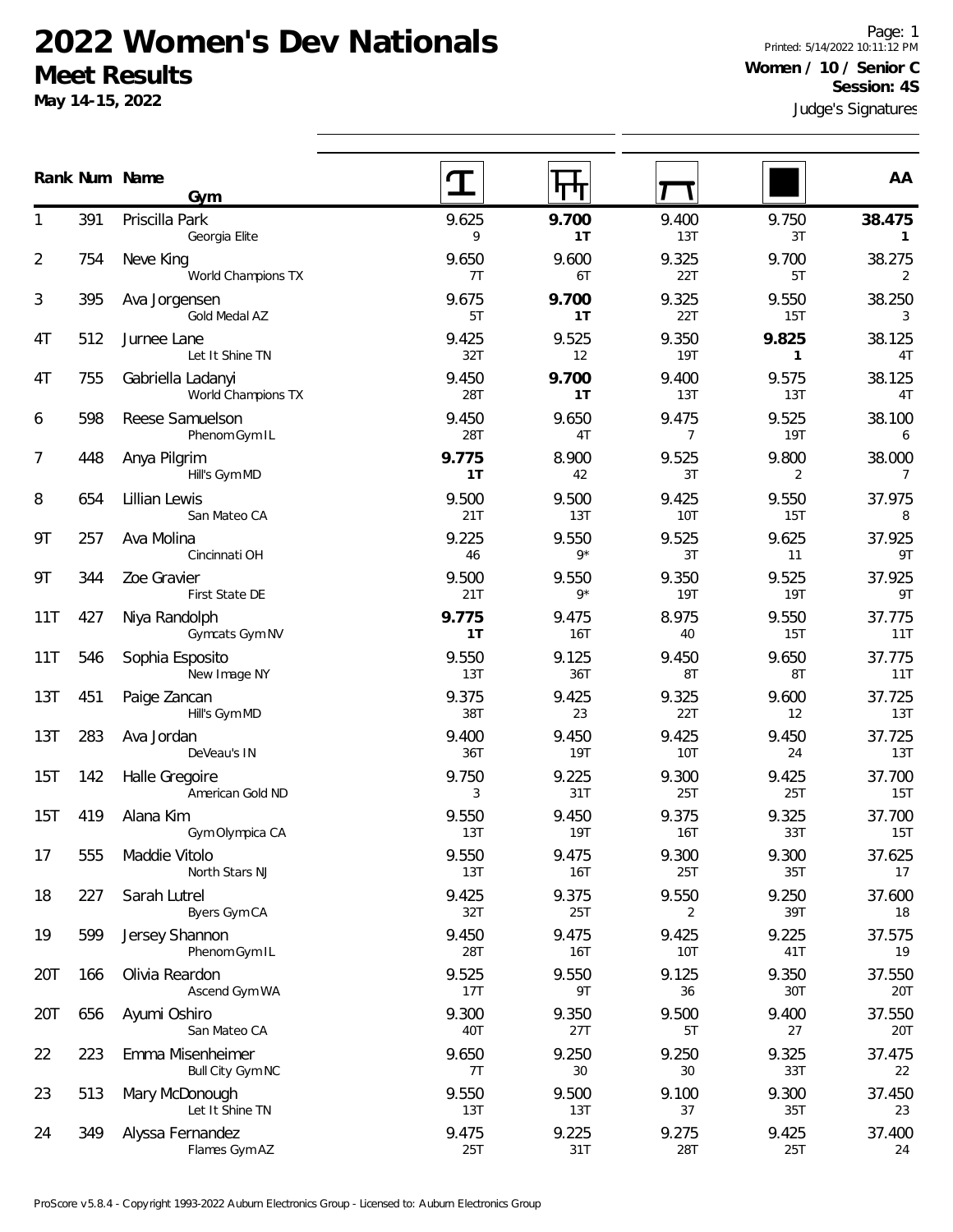## **2022 Women's Dev Nationals Meet Results**

**May 14-15, 2022**

Page: 2 Printed: 5/14/2022 10:11:12 PM **Women / 10 / Senior C Session: 4S**

|     |     | Rank Num Name<br>Gym                    |                | पण                  |                     |                     | AA            |
|-----|-----|-----------------------------------------|----------------|---------------------|---------------------|---------------------|---------------|
| 25  | 595 | Juliet Horenziak<br>Perfection OH       | 9.450<br>28T   | 9.100<br>39         | 9.350<br>19T        | 9.475<br>23         | 37.375<br>25  |
| 26  | 115 | Josie Moylan<br>Agility Gym KY          | 9.250<br>44T   | 9.300<br>29         | 9.200<br>31         | 9.525<br>19T        | 37.275<br>26  |
| 27  | 347 | Kennedy Griffin<br>Five-Star OH         | 9.500<br>21T   | 8.425<br>53         | 9.575<br>1          | 9.700<br>5T         | 37.200<br>27  |
| 28  | 753 | Elly King<br>World Champions TX         | 9.600<br>10    | 9.150<br>34T        | 8.675<br>43         | 9.750<br>3T         | 37.175<br>28  |
| 29  | 387 | Olivia Kennedy<br>Georgia Elite         | 9.475<br>25T   | 8.675<br>48         | 9.400<br>13T        | 9.575<br>13T        | 37.125<br>29  |
| 30  | 596 | <b>Ainsley Greever</b><br>Phenom Gym IL | 9.525<br>17T   | 9.450<br><b>19T</b> | 8.600<br>45         | 9.350<br>30T        | 36.925<br>30  |
| 31  | 452 | Chavala Shepard<br>Hopes and Dreams AR  | 9.425<br>32T   | 9.500<br>13T        | 9.450<br>8T         | 8.525<br>53         | 36.900<br>31  |
| 32T | 247 | Retoshia Halsell<br>Champion Gym KY     | 9.675<br>5T    | 8.700<br>47         | 8.800<br>41         | 9.700<br>5T         | 36.875<br>32T |
| 32T | 658 | Hana Strause<br>San Mateo CA            | 9.250<br>44T   | 8.475<br>51T        | 9.500<br>5T         | 9.650<br>8T         | 36.875<br>32T |
| 32T | 116 | Jessa Davidson<br>Aiken SC              | 9.475<br>25T   | 9.125<br>36T        | 9.275<br>28T        | 9.000<br>48         | 36.875<br>32T |
| 35T | 756 | Sophia Maisel<br>World Champions TX     | 9.575<br>$11*$ | 9.400<br>24         | 9.150<br>33T        | 8.700<br>51T        | 36.825<br>35T |
| 35T | 481 | Ciniah Rosby<br><b>KPAC NC</b>          | 9.575<br>$11*$ | 8.750<br>43T        | 9.300<br>25T        | 9.200<br>44T        | 36.825<br>35T |
| 37T | 364 | Lianna Schultz<br>Force Gym PA          | 9.200<br>$47*$ | 9.600<br>6T         | 8.450<br>51         | 9.375<br>28T        | 36.625<br>37T |
| 37T | 301 | <b>Taylor Dunn</b><br>Dynamic Gym NY    | 9.200<br>$47*$ | 9.450<br><b>19T</b> | 8.775<br>42         | 9.200<br>44T        | 36.625<br>37T |
| 39  | 761 | Hannah Weklar<br>World Class NY         | 9.375<br>38T   | 9.375<br>25T        | 8.550<br>47T        | 9.275<br>38         | 36.575<br>39  |
| 40  | 412 | Lauren Luu<br>Gym East WA               | 9.275<br>42T   | 9.650<br>4T         | 8.150<br>52         | 9.350<br>30T        | 36.425<br>40  |
| 41  | 560 | Samantha Burd<br>Ocean Tumblers VA      | 9.425<br>32T   | 9.075<br>40         | 9.150<br>33T        | 8.700<br>51T        | 36.350<br>41  |
| 42  | 338 | Mary Green<br>Flytz USA OH              | 9.400<br>36T   | 8.725<br>46         | 8.475<br>50         | 9.650<br>8T         | 36.250<br>42  |
| 43T | 127 | Lindsey Yang<br>Airborne CA             | 9.275<br>42T   | 8.200<br>56         | 9.000<br>39         | 9.525<br><b>19T</b> | 36.000<br>43T |
| 43T | 363 | Kendall McGuire<br>Florida Elite        | 9.125<br>51    | 9.125<br>36T        | 8.500<br>49         | 9.250<br>39T        | 36.000<br>43T |
| 45T | 267 | Ellie Binger<br>Colorado Aerials        | 9.025<br>53    | 9.600<br>6T         | 8.050<br>53         | 9.300<br>35T        | 35.975<br>45T |
| 45T | 728 | Sophie Derr<br>WOGA Gym TX              | 9.525<br>17T   | 8.300<br>54         | 9.375<br><b>16T</b> | 8.775<br>50         | 35.975<br>45T |
| 47  | 182 | Ashley Morgan<br>BIO Gym GA             | 9.500<br>21T   | 9.150<br>34T        | 7.750<br>55         | 9.550<br>15T        | 35.950<br>47  |
| 48  | 784 | Katie Song<br>Will-Moor NJ              | 9.075<br>52    | 8.600<br>49T        | 9.175<br>32         | 9.075<br>47         | 35.925<br>48  |